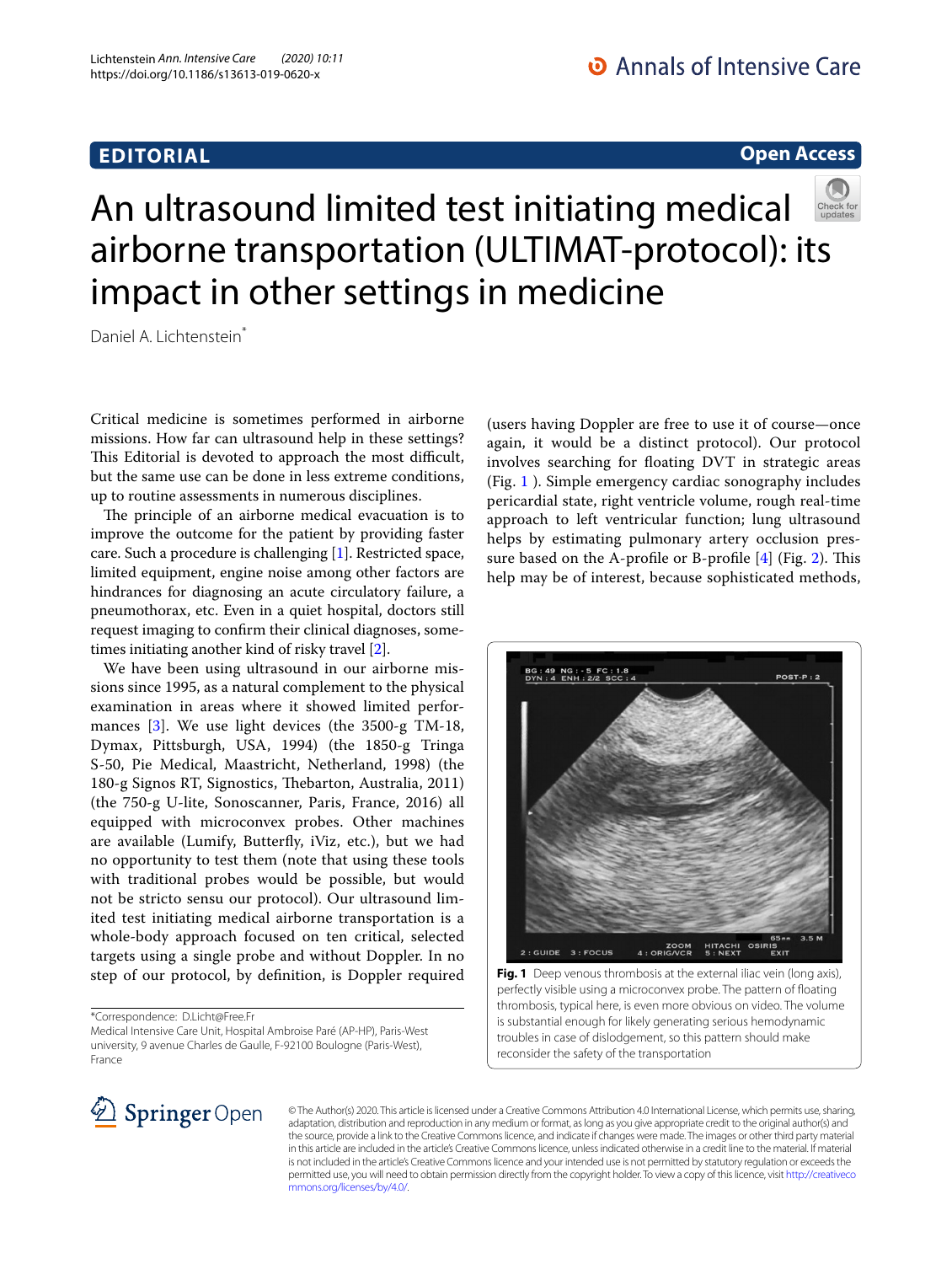

<span id="page-1-0"></span>of pulmonary edema, highly suggested when lung rockets are harmoniously distributed anteriorly. The association with lung sliding generates the B-profle, suggesting hemodynamic pulmonary edema with a 97% sensitivity and a 95% specifcity

including Doppler-echocardiography, are difficult to access here [[5\]](#page-2-4). One checks for the absence of pneumothorax and few other items (Table. [1](#page-1-1)). In trained hands, a negative protocol is achieved in 1 min. Even multiplied by three or four for less trained users, the timing remains fully acceptable.

In scheduled missions without any apparent problem, the patient's safety should be reconsidered if pathological conditions are present, particularly foating DVT. Clinical and biological items (kalemia, etc.) being considered apart, if all examinations are clear, the patient is decreed "sonographically ft-to-fy". If unexpected dramas occur, the physician is armed for facing sudden respiratory failure using lung and venous ultrasound (BLUE-protocol), circulatory failure using a simple emergency cardiac sonography then lung ultrasound (FALLS-protocol) or cardiac arrest using a standardized approach beginning by lung ultrasound (SESAME-protocol) [[4,](#page-2-3) [6](#page-3-0), [7](#page-3-1)].

We use the principles of holistic ultrasound, favoring simple machines with minimal options, but including a "new" target, the lung. Lung and heart are the two mainstems of critical ultrasound [\[6,](#page-3-0) [8](#page-3-2)]. Both interact, lung ultrasound helps when cardiac windows are suboptimal. Our protocol fts perfectly into the spirit of holistic ultrasound: the adjunct of lung ultrasound, the development of an adapted venous ultrasound, the notion of ultrasound lung–heart synergy, all these concepts allow the use of simplicity. Our single and universal probe fts for the whole body. It is optimal for most critical targets (lungs, veins, abdomen) and is suitable for other critical areas, particularly the simple emergency cardiac sonography (Additional fle [1](#page-2-5): Video fle 1, Additional fle [2:](#page-2-6) Video fle 2 and Additional fle [3:](#page-2-7) Video file 3). This subtlety enables on-site use in extreme emergencies up to cardiac arrest  $[7]$ . This ability to use a small and light machine is an absolute necessity in this setting, among other life-support equipments, and above all, proves sufficient. Our current 750-g machine (probe included) can be stored in a 1820-cc box (Fig. [3\)](#page-2-8).

Yet most of us are not working up at 30.000 feet. Let us consider other areas. The same visual approach can be done in any critically ill patient of any ICU. Simple machines and a simple technique can be used in the frst

| <b>Ultrasound targets</b>             | <b>Disease</b>                                             | <b>Notes</b>                                                                                                                                                            |
|---------------------------------------|------------------------------------------------------------|-------------------------------------------------------------------------------------------------------------------------------------------------------------------------|
| 1. Anterior lung sliding              | Search for pneumothorax                                    | Rules out pneumothorax in a few seconds                                                                                                                                 |
| 2. Anterior lung rockets              | Suggests hemodynamic pulmonary<br>edema (patent or occult) | Rules out pneumothorax in a few seconds                                                                                                                                 |
| 3. Main veins patency                 | Deep venous thrombosis                                     | Decreasing the risk of dislodgement, a likely event during turbulent<br>transportation. A simple protocol allows fast screening on strategic<br>areas                   |
| 4. Pericardium                        | Pre-tamponade                                              | Takes a few seconds                                                                                                                                                     |
| 5. Right ventricle rough volume       | May accompany pulmonary embolism                           | Can be done without Doppler                                                                                                                                             |
| 6. Left ventricle rough contractility | Left heart function                                        | A reasonable assessment, between the limited physical examination<br>and the comprehensive LV approach using Doppler. Lung ultrasound<br>reinforces this basic approach |
| 7. Bladder repletion                  | Urinary obstacle                                           | Diagnosing a urinary obstacle before the transportation seems a fast,<br>simple and basic step                                                                          |
| 8. Fluid in pleura                    | Many causes                                                | A few seconds are required                                                                                                                                              |
| 9. Fluid in peritoneum                | Incipient hemorrhage                                       | A few seconds are required                                                                                                                                              |
| 10. Pneumoperitoneum                  | Incipient severe GI tract disorder                         | A few seconds are required                                                                                                                                              |

<span id="page-1-1"></span>**Table 1 The ten targets of our ultrasound protocol which follow the physical examination of a patient before an emergency airborne evacuation**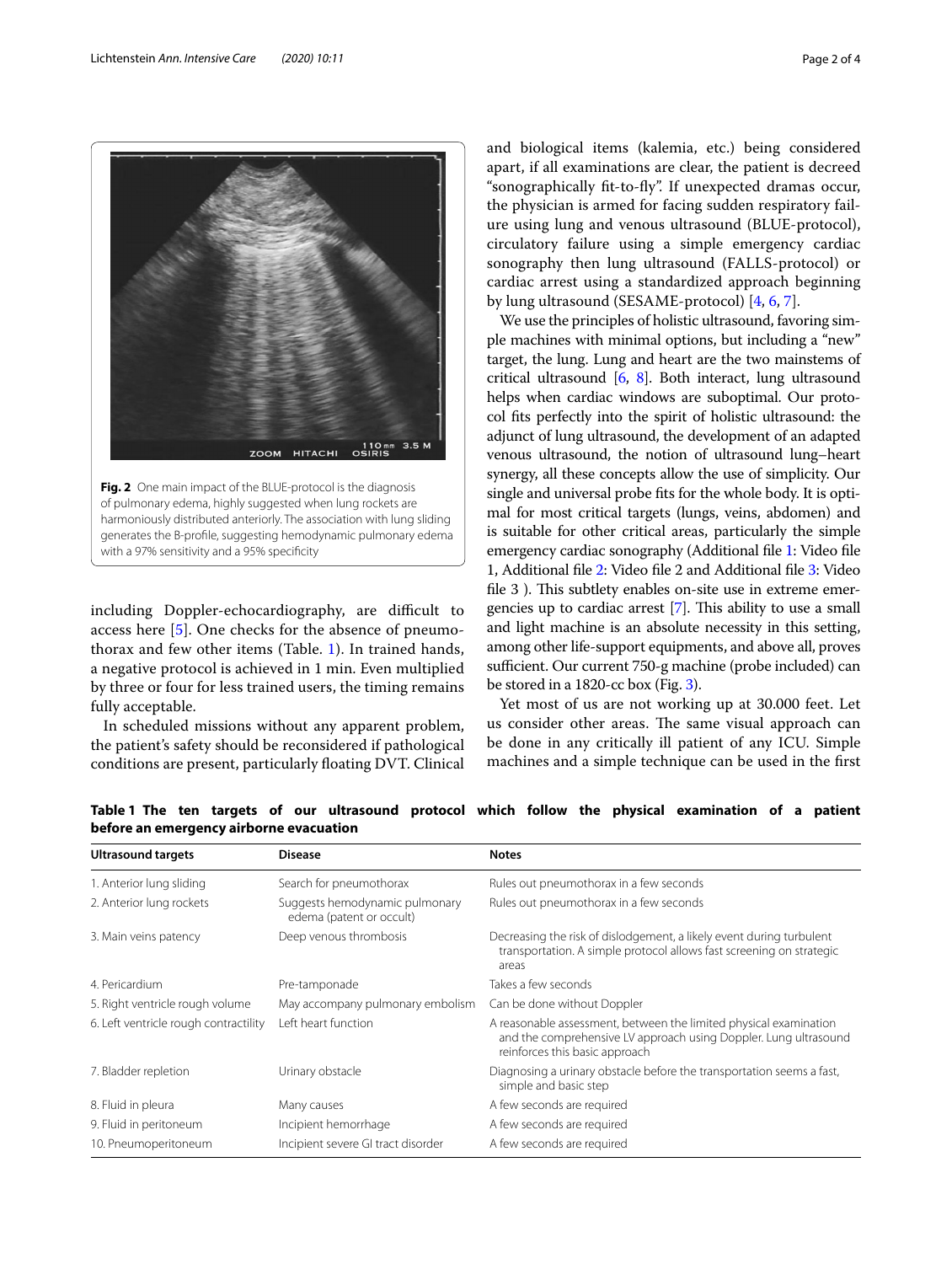

**Fig. 3** One single machine, well operated, can replace more than just radiography, even CT in strategic areas (lungs mainly). The small size, the light weight are mandatory criteria for life-saving use in this airplane, but the same spirit can be found at ground level, in ICUs or many other settings

<span id="page-2-8"></span>minutes in most critical situations. Any unstable patient before a necessary transportation (e.g., to CT) may beneft from (part of) this fast protocol. Obviously, the user just needs to recognize, when the problem remains unsolved, the time to use more sophisticated approaches. Lung ultrasound, a major part of our protocol, is useful in numerous settings. We have listed 17 disciplines for potential applications, from medicalized ambulances, emergency rooms, pediatrics, cardiology, pulmonology, obstetrics, etc., up to family medicine [[9\]](#page-3-3). Before the spectacular revolution of CT, lung ultrasound was operational for bedside use, with its familiar overwhelming advantages (cost, irradiation, point-of-care use). The possibility of using the same approach without any adaptation from the critically ill in airborne missions to the ambulatory patient, that is, locating these opposed settings on the same level of simplicity, is a perfect illustration of holistic ultrasound. This is maybe the most important message of this Editorial.

Mainly, this space was the opportunity for describing technical considerations (simple machine, universal probe) proving contributive in all concerned settings. Regarding airborne missions, we can hardly accept to be with a difficult patient 30.000 feet above the ocean and deprived of this visual assistance [\[10](#page-3-4)]. More than a

tool, this use of ultrasound should be the physician's best friend in any critical or routine work.

#### **Supplementary information**

**Supplementary information** accompanies this paper at [https://doi.](https://doi.org/10.1186/s13613-019-0620-x) [org/10.1186/s13613-019-0620-x](https://doi.org/10.1186/s13613-019-0620-x).

<span id="page-2-5"></span>**Additional fle [1](#page-2-5): Video fle 1.** Basic pattern of pneumothorax using our universal microconvex probe (step 1 of the SESAME-protocol, in cardiac arrest).

<span id="page-2-6"></span>**Additional fle [2](#page-2-6): Video fle 2.** Floating deep venous thrombosis (DVT) using our universal microconvex probe (step 2 of the SESAME-protocol, in cardiac arrest). An A-profle with a DVT is a basic profle of the BLUE-protocol, 99% specifc to pulmonary embolism.

<span id="page-2-7"></span>**Additional fle [3](#page-2-7): Video fle 3.** A cardiac window using our universal microconvex probe (step 5 of the SESAME-protocol in cardiac arrest). Step 3 was a fast search of free blood (hypovolemic arrest). Step 4 was a fast search for pericardial tamponade. Just note that this probe allows to roughly assess the right ventricle volume, the left ventricle contractility (and the pericardial status).

#### **Acknowledgements**

Our deep thanks to François Jardin (from our ICU), Jean-Paul Courret and Christian Noël (from Fidelia), Arnaud de Courcy, Daniel Boulanger and their whole team (from Europ-Assistance), who all contributed by making this work possible. Victoria Turpin-Invernon made the English editing and deserves a special acknowledgement.

#### **Author's contribution**

The author read and approved the fnal manuscript.

#### **Funding**

None.

#### **Availability of data and materials**

The datasets supporting the conclusions of this article are included within the article and its additional fle.

#### **Ethics approval and consent to participate**

Not applicable.

#### **Consent for publication** Not applicable.

**Competing interests**

The author declares no competing interests.

Received: 6 October 2019 Accepted: 23 December 2019 Published online: 03 February 2020

#### **References**

- <span id="page-2-0"></span>1. Flabouris A, Runciman WB, Levings B. Incidents during out-of-hospital patient transportation. Anesth Intensive Care. 2006;34:228–36.
- <span id="page-2-1"></span>2. Szem JW, Hydo LJ, Fischer E, Kapur S, Klemperer J, Barie PS. High-risk intrahospital transport of critically ill patients: safety and outcome of the necessary "road trip". Crit Care Med. 1995;23:1660–6.
- <span id="page-2-2"></span>3. Lichtenstein D, Courret JP. Feasibility of ultrasound in the helicopter. Intensive Care Med. 1998;24:1119.
- <span id="page-2-3"></span>4. Lichtenstein D, Mezière G, Lagoueyte JF, Biderman P, Goldstein I, Gepner A. A-lines and B-lines: lung ultrasound as a bedside tool for predicting pulmonary artery occlusion pressure in the critically ill. Chest. 2009;136:1014–20.
- <span id="page-2-4"></span>5. De Backer D, Bakker J, Cecconi M, Hajjar L, Liu DW, Lobo S, Monnet X, Morelli A, Myatra SN, Perel A, Pinsky MR, Saugel B, Teboul JL,